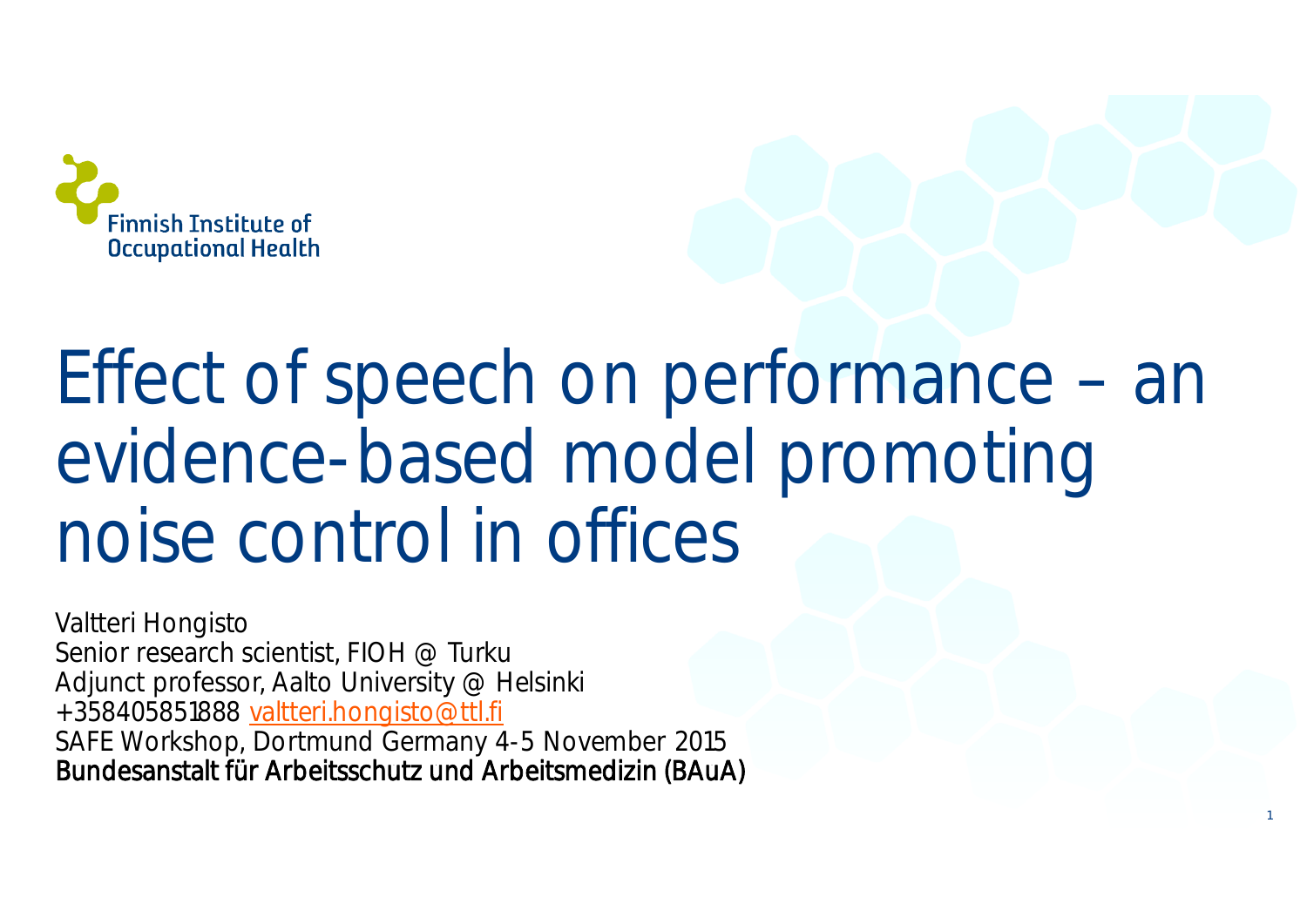## Background

- According to several independen field surveys, noise is the most adverse factor of IE in open-plan offices.
	- Frontzcac et al 2012 *Indoor Air*
- Speech is the most distracting type of office noise
	- *Haapakangas et al. ICBEN 2008*
- Laboratory experiments have shown that speech impairs the performance of cognitively demanding tasks
	- Colle and Welsh 1976 J Verbal Learn Verbal Behav
	- Vast number of successors; see review by Hongisto 2005 Indoor Air **Finnish Institute of**

**Occupational Health** 



- Speech intelligibility determines the distracting power of speech primarily, not the sound pressure level of speech.
	- Colle 1980 J Verbal Learn Verbal Behav
- A well-documented objective descriptor of subjective speech intelligibility is STI
	- IFC 60268-16
	- Houtgast&Steeneken 1985 J Acoust Soc Am
- Could we explain the performance effects of speech in such the terms of engineering so that these findings could benefit noise control in open-plan offices?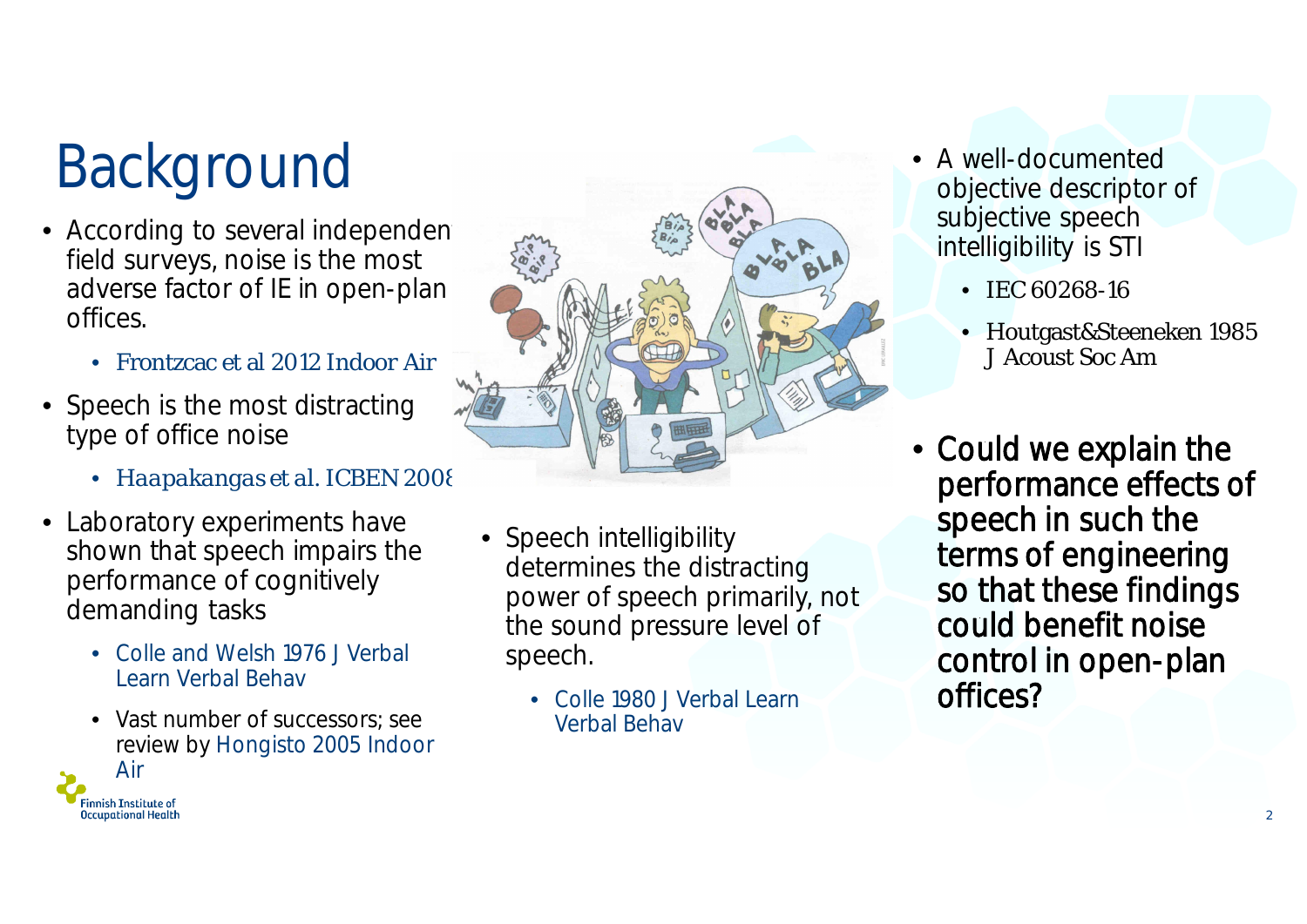

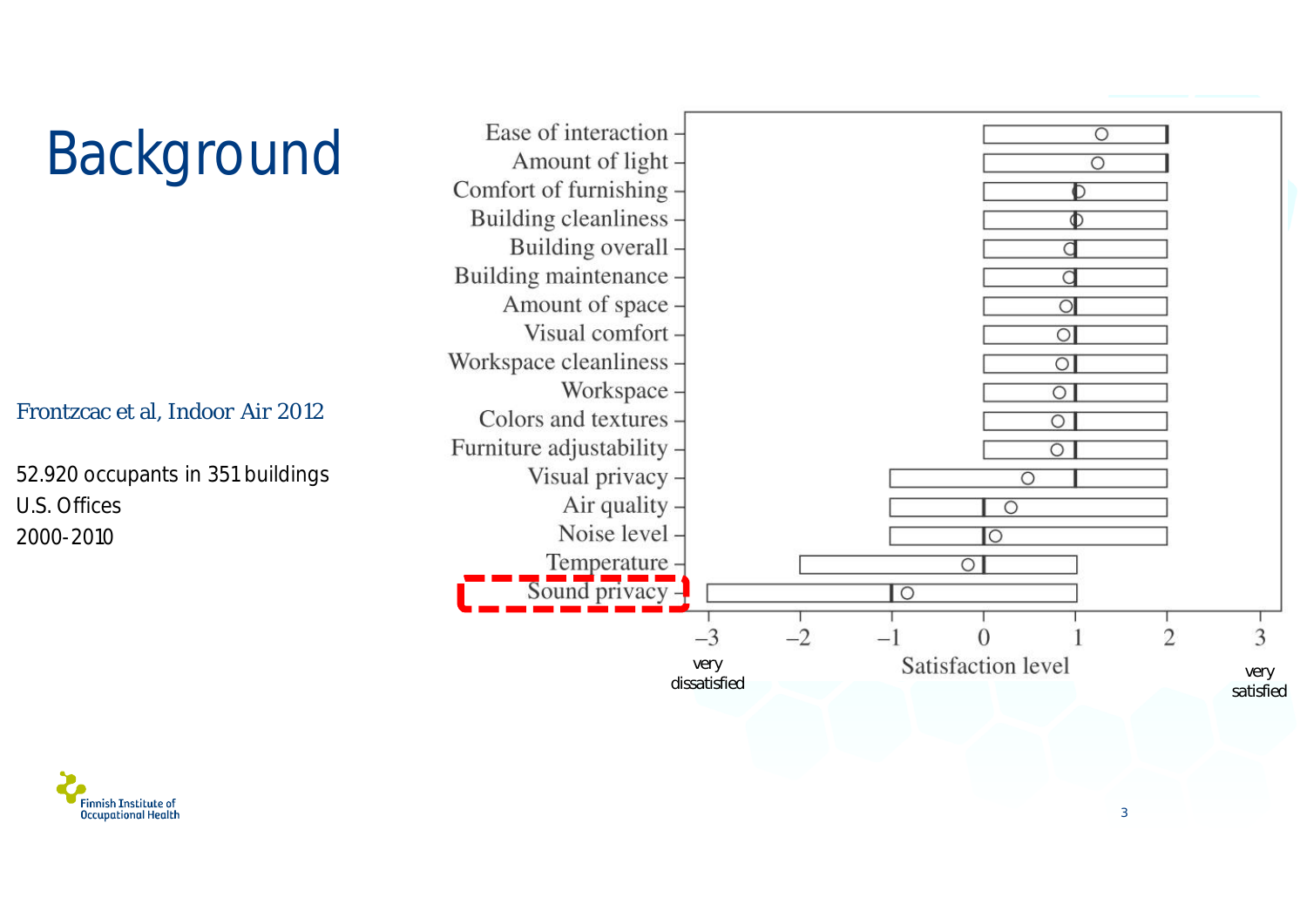## STI

- STI can be reduced by
	- reducing speech-to-noise ratio
		- Increasing background level
		- Reducing speech level
	- increasing reverberation time (EDT)



| STI                  | Speech intelligibility | Speech privacy | Examples in offices                                                |
|----------------------|------------------------|----------------|--------------------------------------------------------------------|
| $0.000.05$ very bad  |                        | confidential   | Between two single-person office rooms, high sound insulation      |
| $0.050.20$ bad       |                        | good           | Between two single-person office rooms, normal sound insulation    |
| $0.200.40$ poor      |                        | reasonable     | Between workstations in a high-level open-plan office              |
|                      |                        |                | Between two single-person office rooms, doors open                 |
| $0.400.60$ fair      |                        | poor           | Between desks in a well designed open-plan office                  |
| $0.600.75$ good      |                        | very poor      | Between desks in an open-plan office, reasonable acoustical design |
| 0.75  0.99 excellent |                        | n <sub>0</sub> | Face-to-face discussion, good meeting rooms                        |
|                      |                        |                | Between desks in an open-plan office, no acoustical design         |

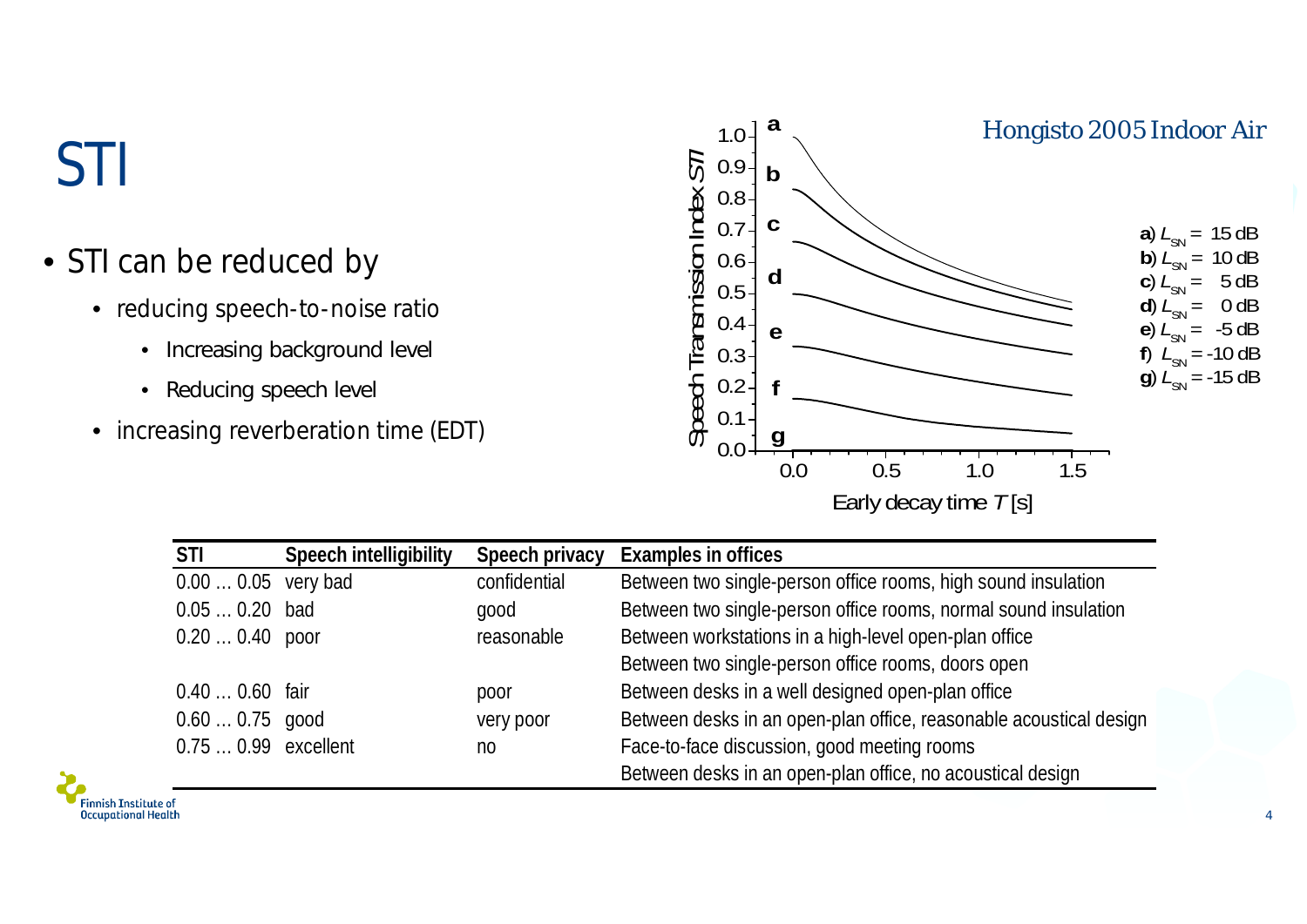#### Review of experimental work prior to 2004



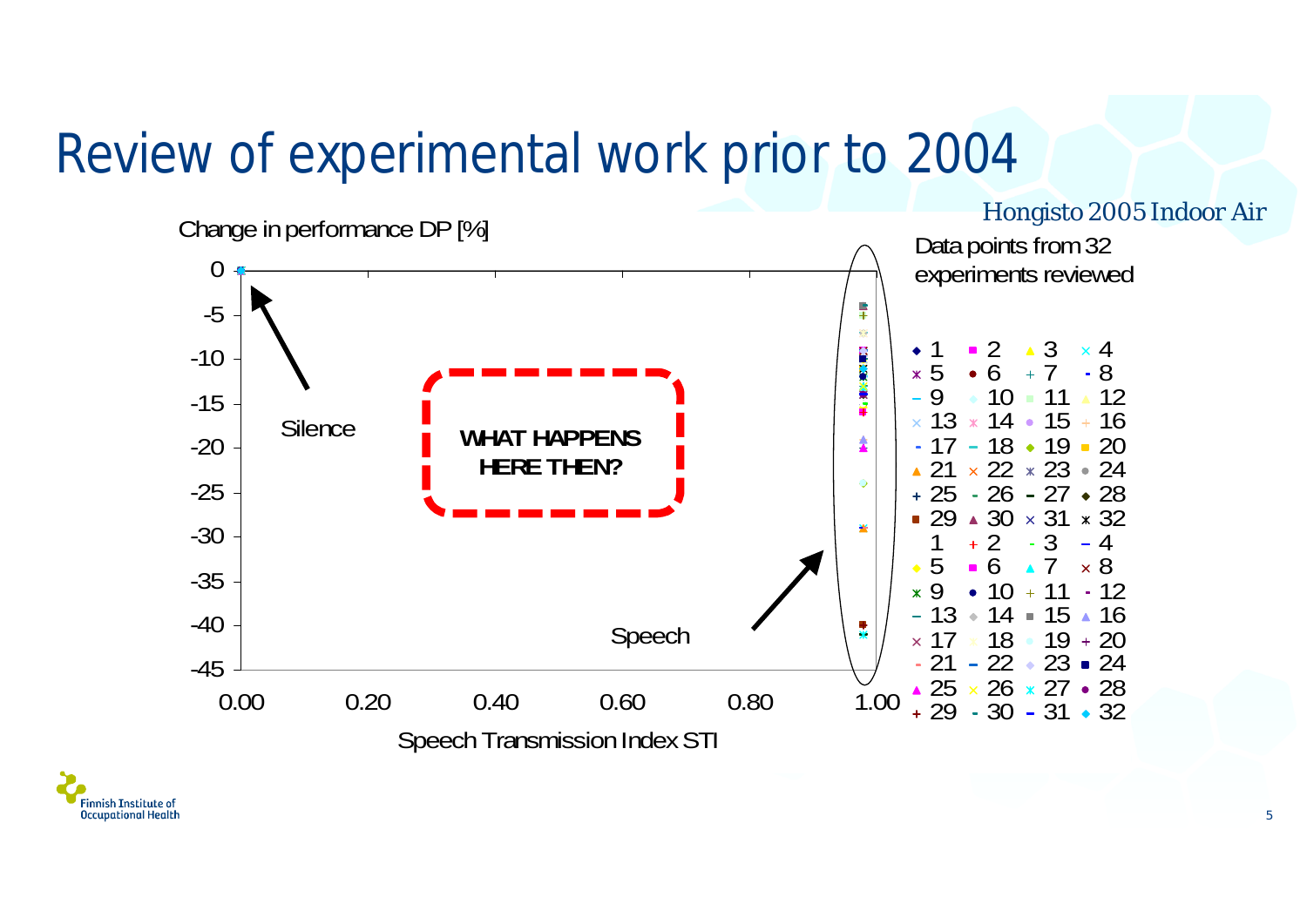#### Alternatives of functional shapes



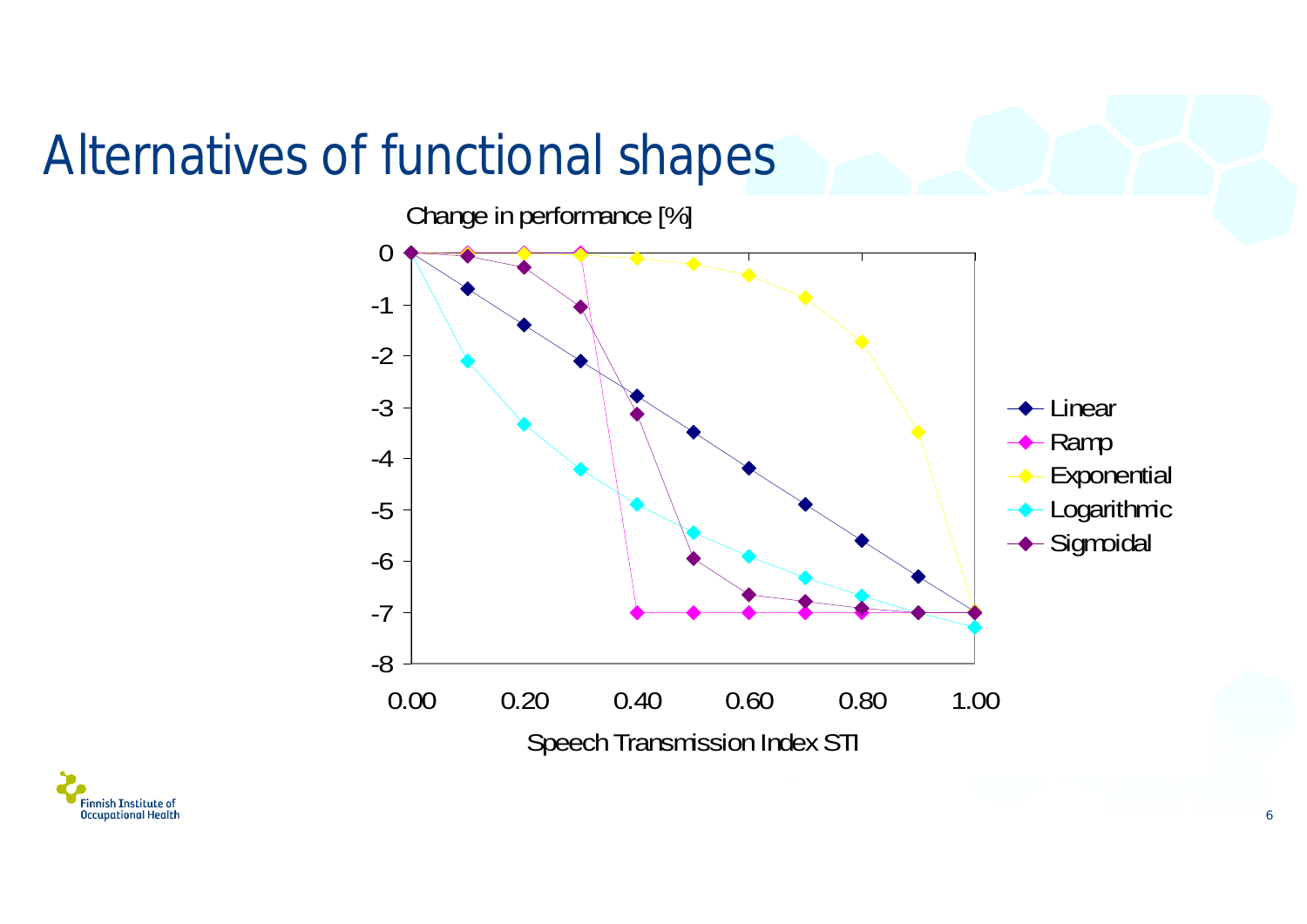#### Dependence of subj. intelligibility on STI



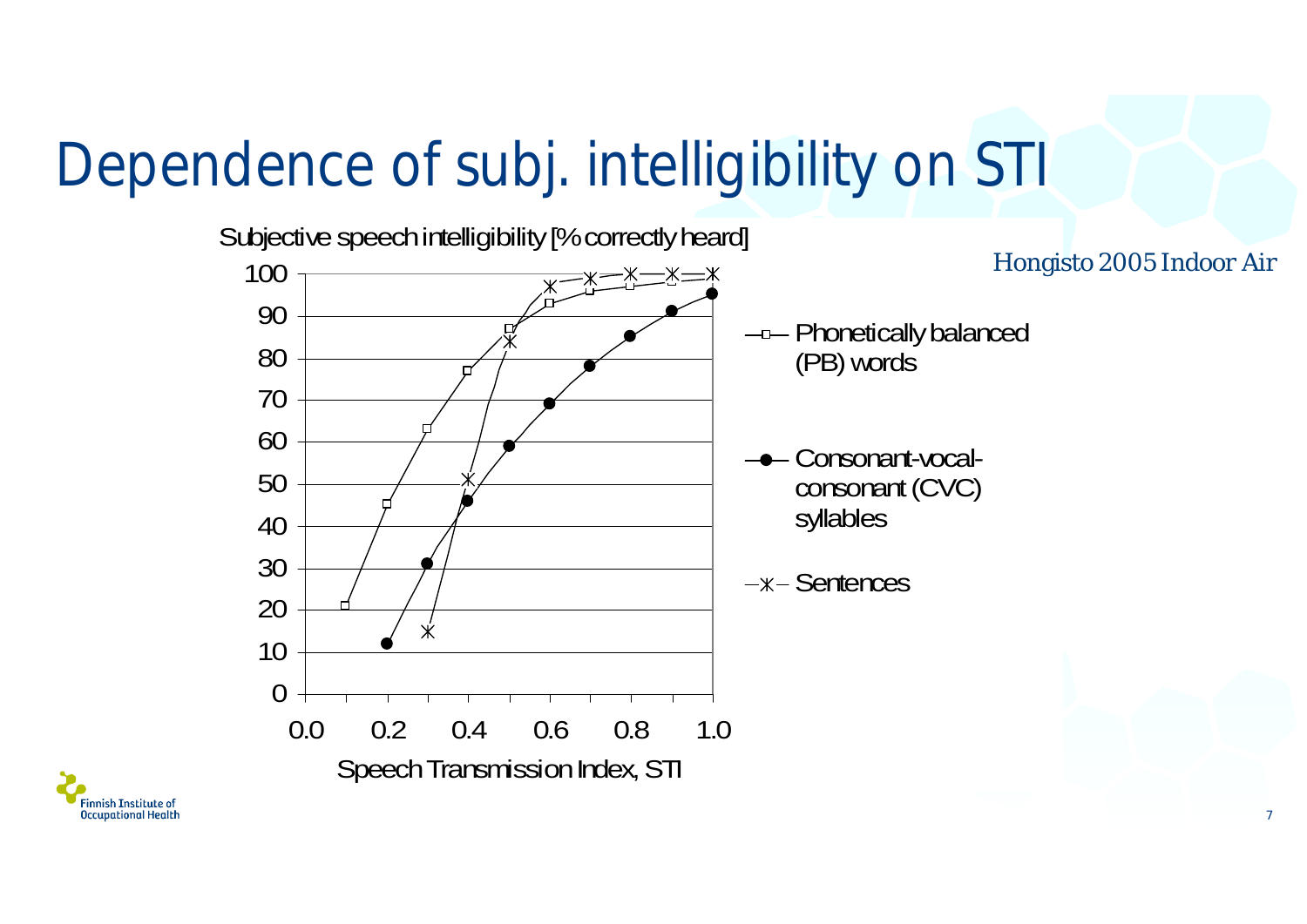# Original model

- Hypothetic model
	- Speech intelligibility vs. STI curve is applied for performance loss
	- Various task types are combined
	- Lack of data
- Perfect performance when STI below 0.20
- Max. performance loss is achieved when 0.50

 $12$  $\times$ Hongisto 2005 *Indoor Air*  $10$ Ж ٥ 8  $\times$  $\frac{\mathsf{D} \mathsf{P} \, \left( \begin{smallmatrix} \mathsf{O}_\mathsf{A} \\ \mathsf{O} \end{smallmatrix} \right)}{\mathsf{D} \mathsf{P} \, \mathsf{D} \, \mathsf{O}}$ 4  $\circ$  $\overline{c}$  $\mathbf{0}$  $0.2$  $0.4$  $0.6$  $\mathbf{0}$  $0.8$ **STI Prediction model** Venetjoki et al. (2005)  $\circ$ Kaarlela et al. (2005)  $\circ$ X Ellermeier and Hellbrück (1998) Exp. 2A Ellermeier and Hellbrück (1998) Exp. 2B ▲

**8**

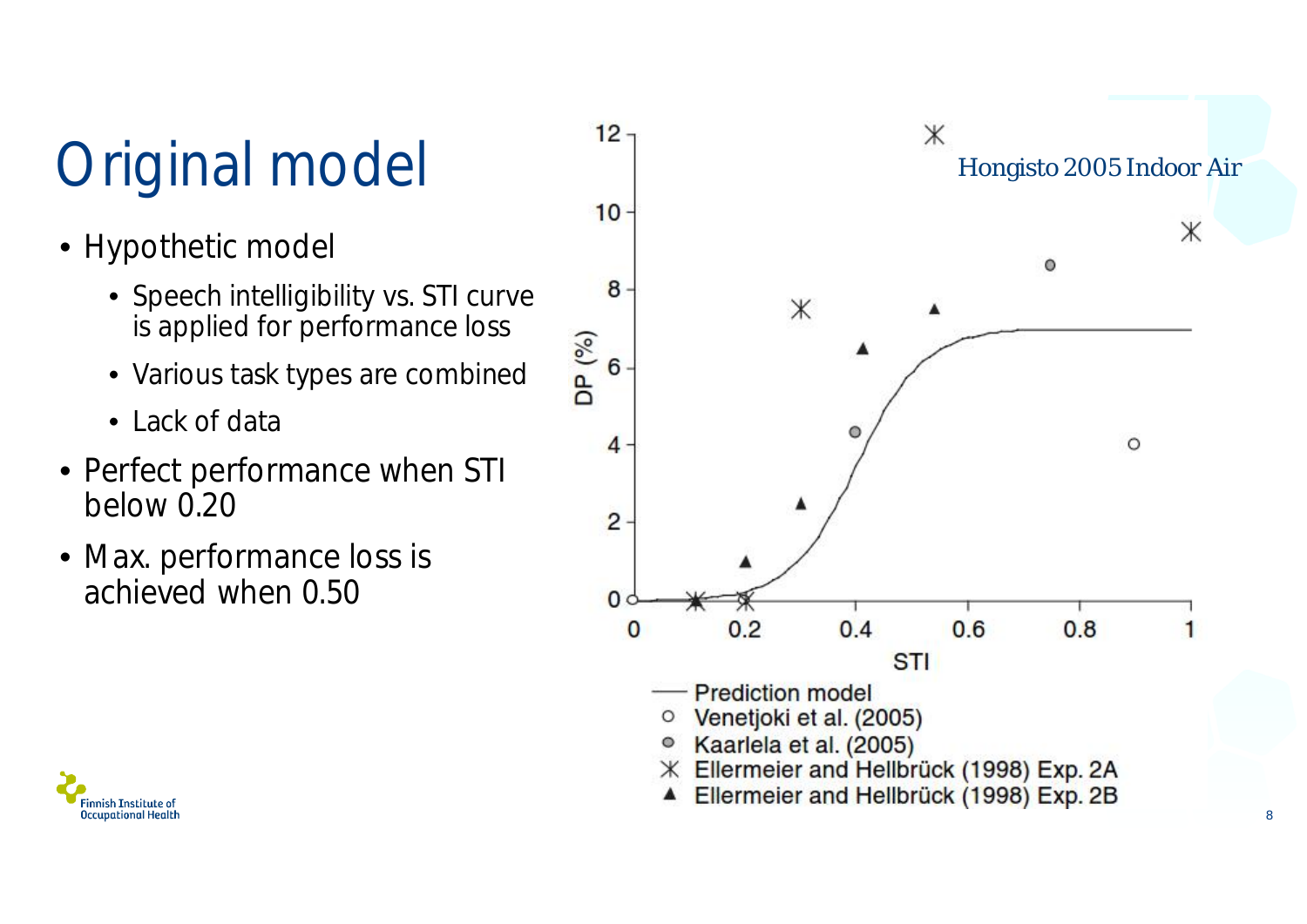#### Recent update

Jahncke, Hongisto, Virjonen 2012 *Appl Acoust*

Hongisto's model [1]

- Ellermeier and Hellbrück (1998) Exp. 2A [12]
- $\circ$ Ellermeier and Hellbrück (1998) Exp. 2B ]12]
- Venetjoki et al. (2006) [13]
- Haka et al. (2009) Task1 [14]
- Haka et al. (2009) Task2 [14]
- Schlittmeier et al. (2008) Exp. 1 [15]  $\times$
- Schlittmeier et al. (2008) Exp. 2 [15] Ж



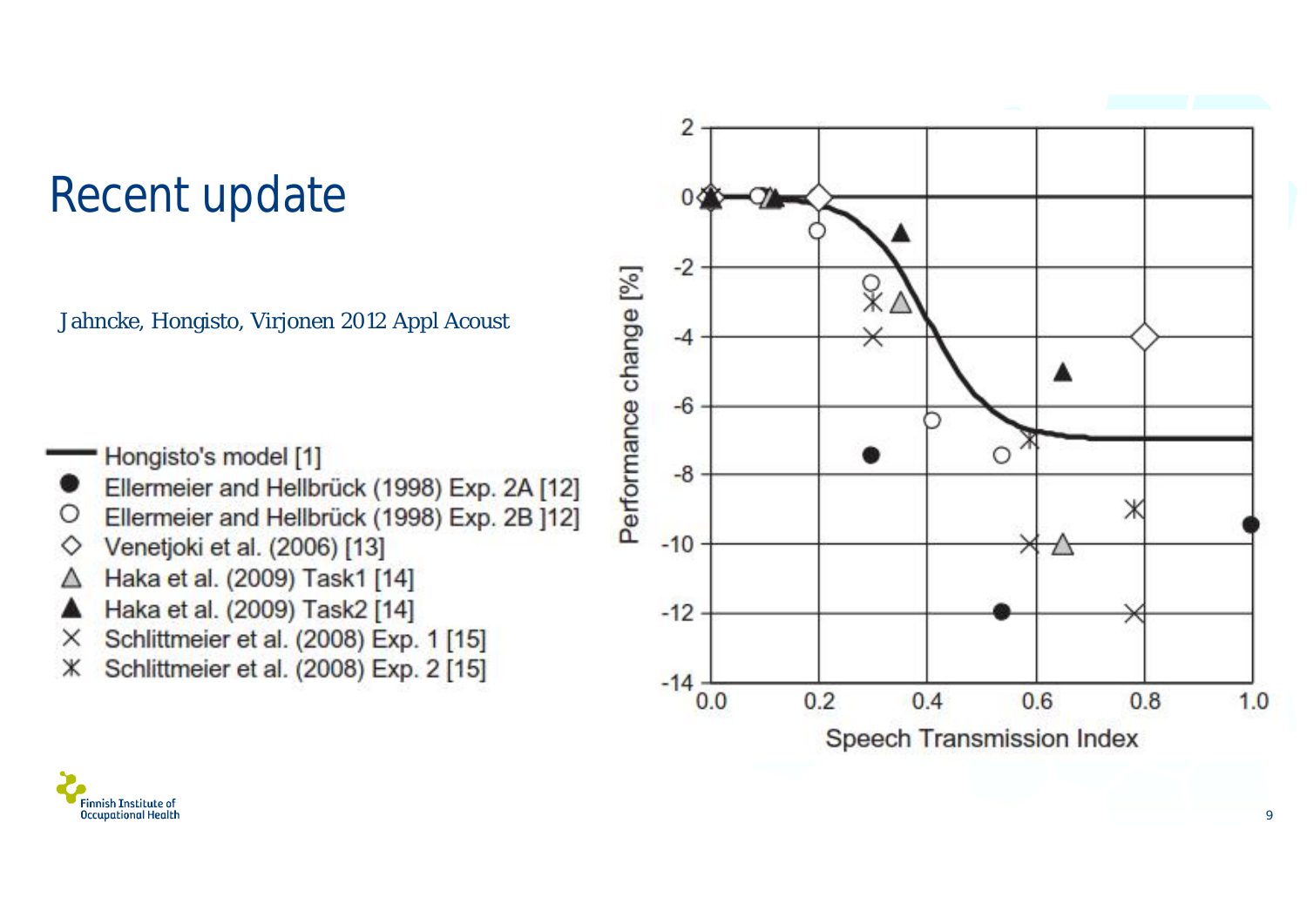## Recent experimental work

- More or less support has been given to the model
	- Keus van de Poll 2014 *Appl Acoust*
	- Ebissou et al 2015 *Appl Acoust*
	- Jahncke et al. 2012 *Appl Acoust*
	- Schlittmeier and Liebl 2015 *Facilities*
	- Hongisto et al. 2015 *(Published in Finnish)*
- A more general model also exists
	- Schlittmeier et al. 2012 *Atten Percept Psychophys*
	- Working memory performance as a function of fluctuation strength



- True shape may not be sigmoidal but steeper
- The exact form of the model may never be found
	- Type of task, type of speech, other factors
- Nevertheless, the detriments of irrelevant speech can be controlled by reducing STI

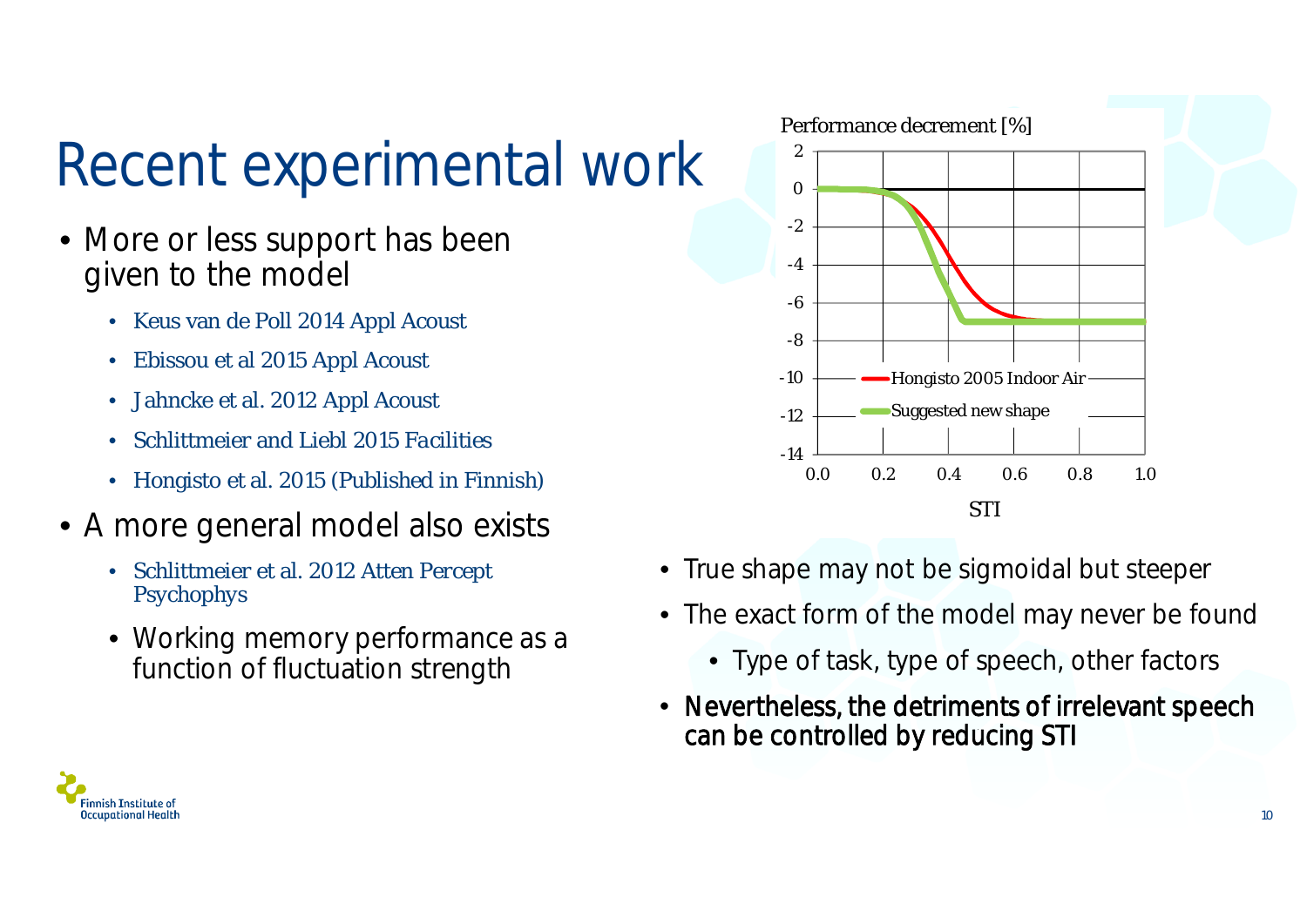## Application

- STI was could be proven to be such an important objective quantity that it should be measured in open-plan offices
- STI was chosen to ISO 3382-3:2012
	- Acoustics Measurement of room acoustic parameters. Part 3. Open-plan offices
- STI of normal effort speech is measured as a function of distance, as well as the SPL of speech
- Distraction distance  $r_{\text{D}}$  is the distance where STI falls below 0.50.